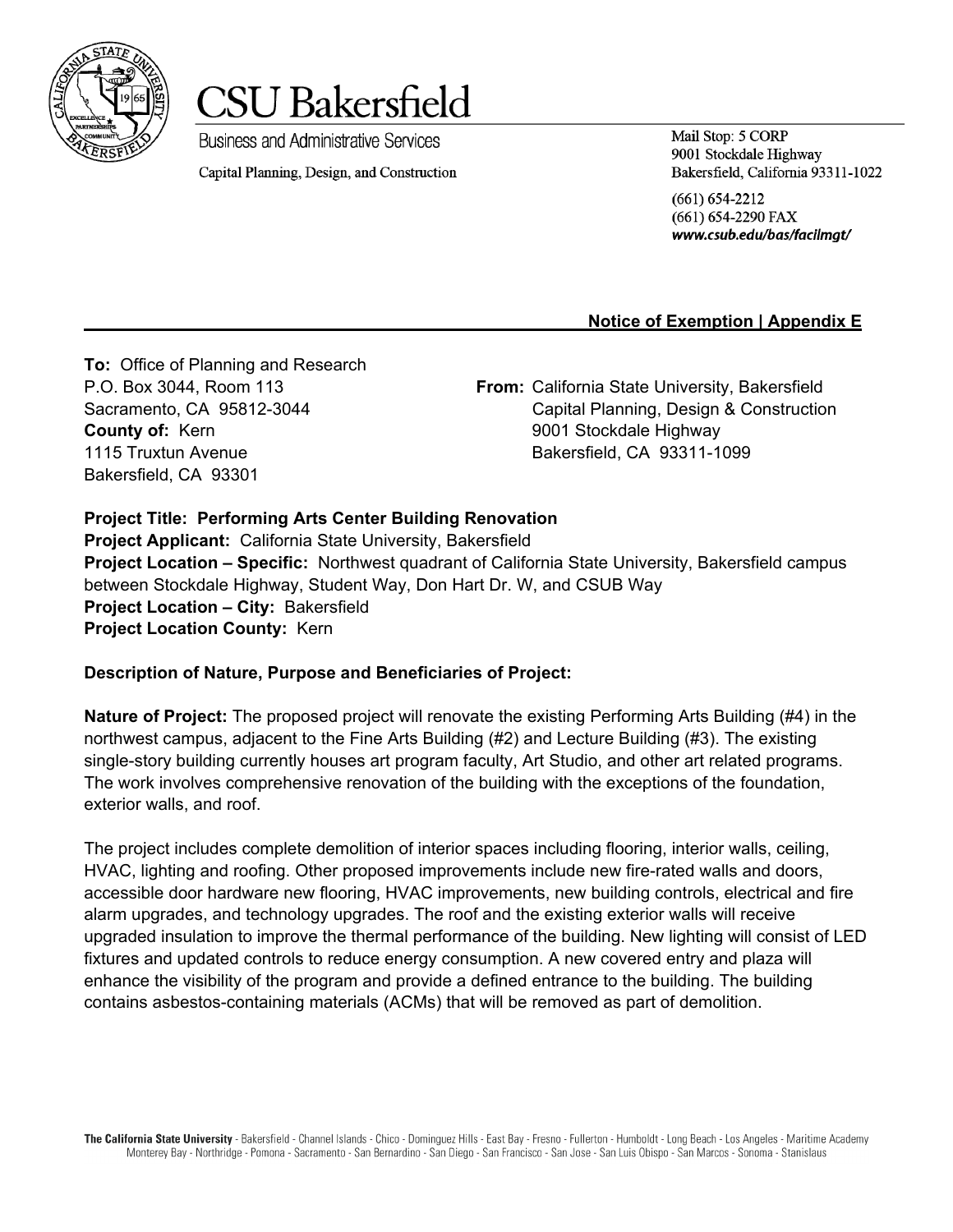#### Page 2

**Project Purpose and Beneficiaries:** The renovated building will house instructional space for the Arts Department, including a media center, computer lab, broadcast studio, sound recording rooms, art studio, darkroom, exhibit space, thirteen faculty office and related support spaces. The project will benefit The California State University and California State University, Bakersfield.

**Name of Public Agency Approving Project:** The Trustees of the California State University

# **Name of Person or Agency Carrying Out Project:** California State University, Bakersfield

## **Exempt Status:**

# **Categorical Exemptions**

• Section 15301 Class 1 (Existing Facilities)

### **Reasons why the project is exempt:**

As discussed in CEQA Guidelines Section 15332, a Class 1 exemption may be applied for a project that involves operation, repair, maintenance, permitting, leasing, licensing, or minor alteration of existing public or private structures, facilities, mechanical equipment, or topographical features, involving negligible or no expansion of use beyond that existing at the time of the lead agency's determination. The types of "existing facilities" itemized below are not intended to be all-inclusive of the types of projects which might fall within Class 1. The key consideration is whether the project involves negligible or no expansion of an existing use.

The proposed project qualifies for the Class 1 exemption because it involves minor renovations and alteration of an existing academic facility, which is a public facility, on the California State University Bakersfield campus. The renovation includes upgrades to meet current public health and safety standards. The project would infill a currently covered entry, adding approximately 88 square feet to the building footprint, but would not otherwise expand the building's square footage or capacity.

The project does not meet any of the exceptions provided in CEQA Guidelines Section 15300.2 which preclude use of the applicable categorical exemption. Specifically, based on existing conditions in the project area and proposed project construction and operation, the project would not:

- *(a) Location. Classes 3, 4, 5, 6, and 11 are qualified by consideration of where the project is to be located -a project that is ordinarily insignificant in its impact on the environment may in a particularly sensitive environment be significant. Therefore, these classes are considered to apply in all instances, except where the project may impact on an environmental resource of hazardous or critical concern where designated, precisely mapped, and officially adopted pursuant to law by federal, state, or local agencies.* The location exception does not apply to Class 1 exemptions.
- *(b) Result in significant cumulative impacts due to successive projects of the same type in the same place over time.* The project does not have the potential for significant environmental impacts and does not contribute to successive impacts of the same type in the same place over time.
- *(c) Have a reasonable possibility of causing a significant effect on the environment due to unusual circumstances.* There are no unusual circumstances associated with the project site, which is an existing building on the developed California State University, Bakersfield campus, or the project, and no potential for significant impacts due to unusual circumstances.